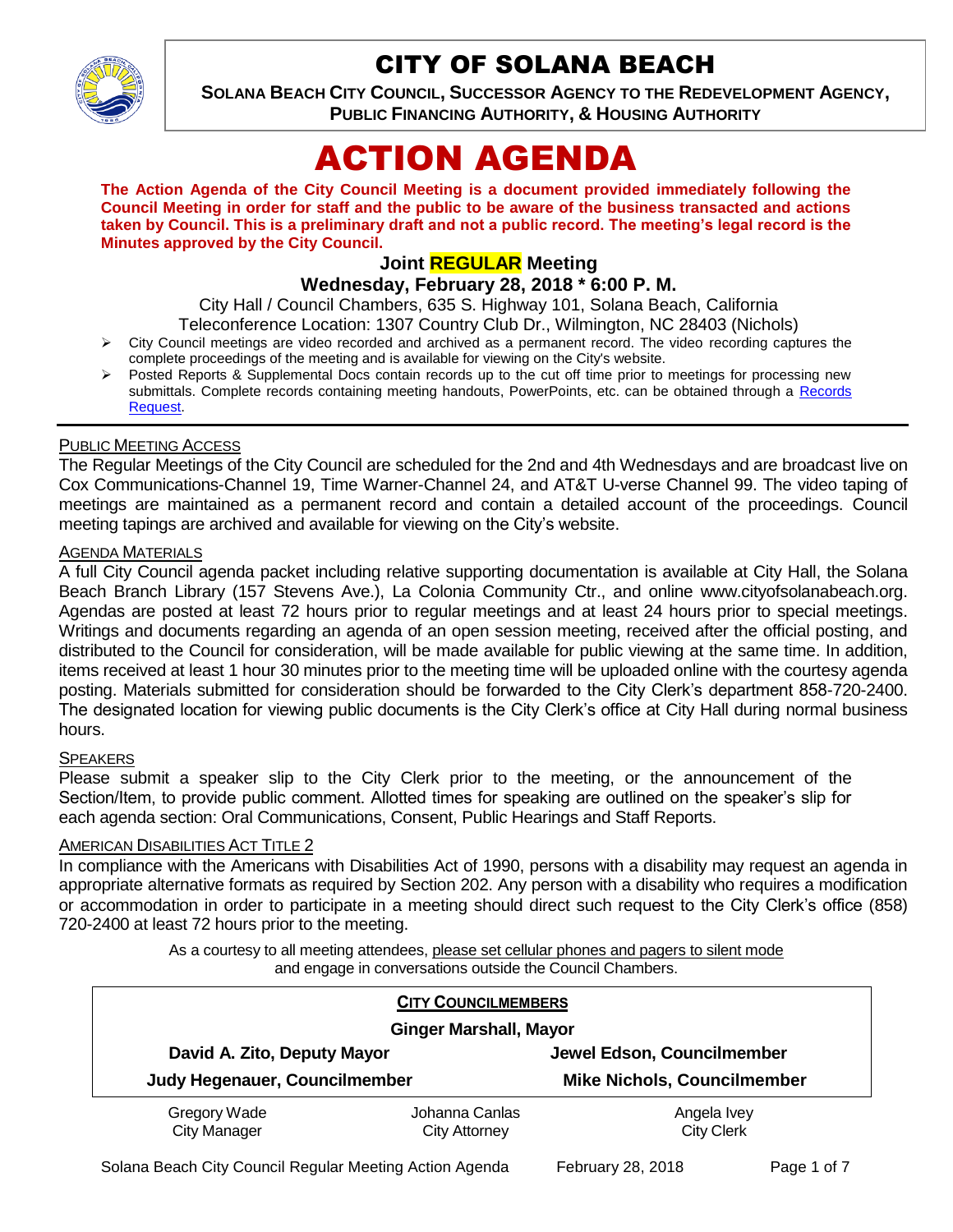#### SPEAKERS:

Please submit your speaker slip to the City Clerk prior to the meeting or the announcement of the Item. Allotted times for speaking are outlined on the speaker's slip for Oral Communications, Consent, Public Hearings and Staff Reports.

#### READING OF ORDINANCES AND RESOLUTIONS:

Pursuant to Solana Beach Municipal Code Section 2.04.460, at the time of introduction or adoption of an ordinance or adoption of a resolution, the same shall not be read in full unless after the reading of the title, further reading is requested by a member of the Council. If any Councilmember so requests, the ordinance or resolution shall be read in full. In the absence of such a request, this section shall constitute a waiver by the council of such reading.

# **CALL TO ORDER AND ROLL CALL:**

**CLOSED SESSION REPORT:** (when applicable)

# **FLAG SALUTE:**

#### **APPROVAL OF AGENDA:**

**COUNCIL ACTION: Approved 3/0/2 (Absent: Hegenauer, Nichols)**

#### **ORAL COMMUNICATIONS: None**

This portion of the agenda provides an opportunity for members of the public to address the City Council on items relating to City business and not appearing on today's agenda by submitting a speaker slip (located on the back table) to the City Clerk. Comments relating to items on this evening's agenda are taken at the time the items are heard. Pursuant to the Brown Act, no action shall be taken by the City Council on public comment items. Council may refer items to the City Manager for placement on a future agenda. The maximum time allotted for each presentation is THREE MINUTES (SBMC 2.04.190). Please be aware of the timer light on the Council Dais.

#### **COUNCIL COMMUNITY ANNOUNCEMENTS / COMMENTARY:**

*An opportunity for City Council to make brief announcements or report on their activities. These items are not agendized for official City business with no action or substantive discussion.* 

#### **A. CONSENT CALENDAR:** (Action Items) (A.1. - A.7.)

Items listed on the Consent Calendar are to be acted in a single action of the City Council unless pulled for discussion. Any member of the public may address the City Council on an item of concern by submitting to the City Clerk a speaker slip (located on the back table) before the Consent Calendar is addressed. Those items removed from the Consent Calendar by a member of the Council will be trailed to the end of the agenda, while Consent Calendar items removed by the public will be discussed immediately after approval of the Consent Calendar.

#### **A.1. Minutes of the City Council.**

Recommendation: That the City Council

1. Approve the Minutes of the City Council Meetings held January 10, 2018.

[Item A.1. Report \(click here\)](https://solanabeach.govoffice3.com/vertical/Sites/%7B840804C2-F869-4904-9AE3-720581350CE7%7D/uploads/Item_A.1._Report_(click_here)_-_02-08-18.pdf)

*Posted Reports & Supplemental Docs contain records up to the cut off time, prior to the start of the meeting, for processing new submittals. The final official record containing handouts, PowerPoints, etc. can be obtained through a Records Request to the City Clerk's Office.* **COUNCIL ACTION: Approved 3/0/2 (Absent: Hegenauer, Nichols)**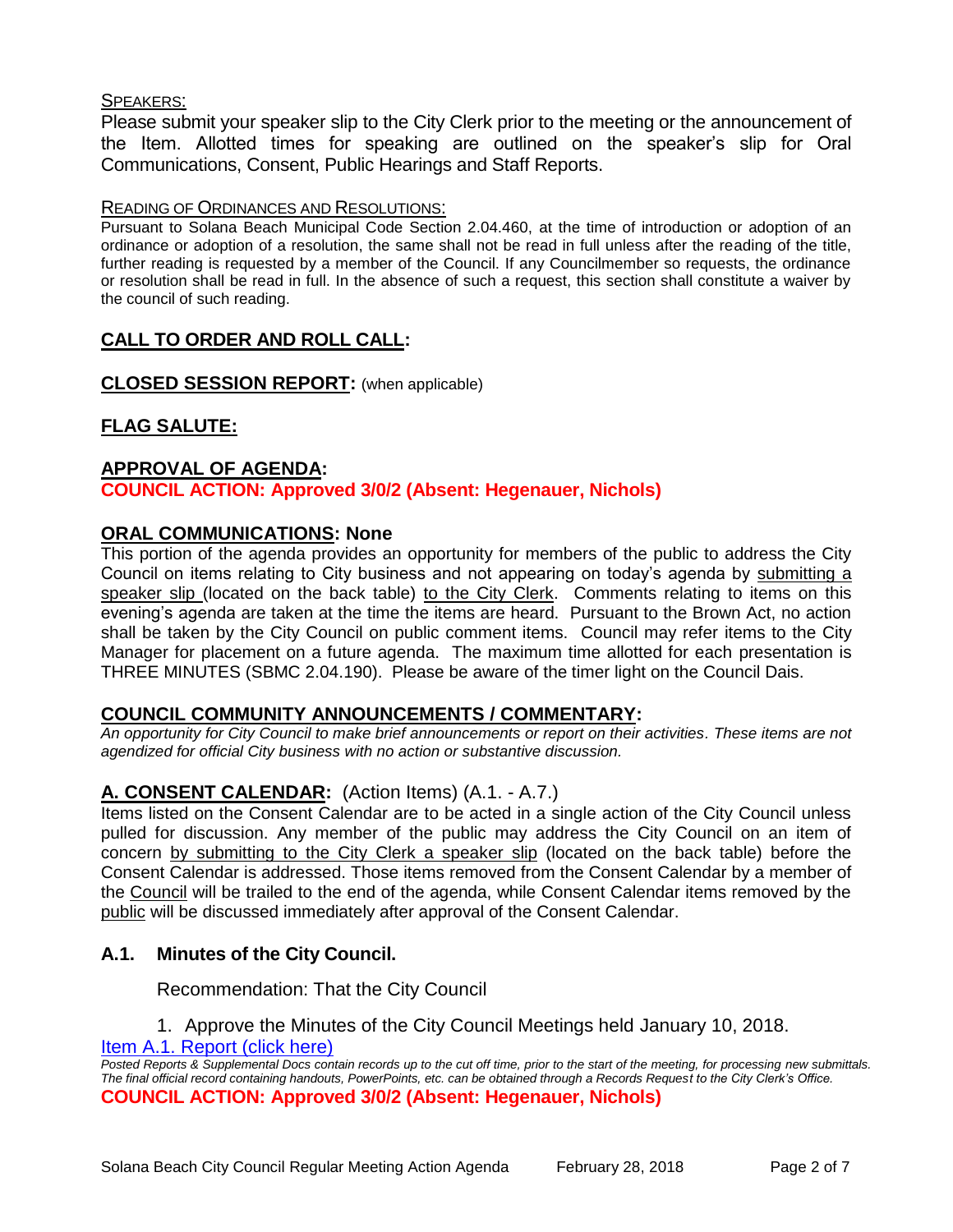#### **A.2. Register Of Demands.** (File 0300-30)

Recommendation: That the City Council

1. Ratify the list of demands for January 27, 2018 through February 9, 2018.

[Item A.2. Report \(click here\)](https://solanabeach.govoffice3.com/vertical/Sites/%7B840804C2-F869-4904-9AE3-720581350CE7%7D/uploads/Item_A.2._Report_(click_here)_-_02-28-18.pdf)

*Posted Reports & Supplemental Docs contain records up to the cut off time, prior to the start of the meeting, for processing new submittals. The final official record containing handouts, PowerPoints, etc. can be obtained through a Records Request to the City Clerk's Office.* **COUNCIL ACTION: Approved 3/0/2 (Absent: Hegenauer, Nichols)**

#### **A.3. General Fund Adopted Budget for Fiscal Year 2017-2018 Changes.** (File 0330-30)

Recommendation: That the City Council

1. Receive the report listing changes made to the Fiscal Year 2017-2018 General Fund Adopted Budget.

[Item A.3. Report \(click here\)](https://solanabeach.govoffice3.com/vertical/Sites/%7B840804C2-F869-4904-9AE3-720581350CE7%7D/uploads/Item_A.3._Report_(click_here)_-_02-28-18.PDF)

*Posted Reports & Supplemental Docs contain records up to the cut off time, prior to the start of the meeting, for processing new submittals. The final official record containing handouts, PowerPoints, etc. can be obtained through a Records Request to the City Clerk's Office.* **COUNCIL ACTION: Approved 3/0/2 (Absent: Hegenauer, Nichols)**

**A.4. Multi-Jurisdictional Hazard Mitigation Plan Revisions.** (File 0240-30, 0230-51)

Recommendation: That the City Council

1. Adopt **Resolution 2018-004** approving revisions to the Multi-Jurisdictional Hazard Mitigation Plan.

[Item A.4. Report \(click here\)](https://solanabeach.govoffice3.com/vertical/Sites/%7B840804C2-F869-4904-9AE3-720581350CE7%7D/uploads/Item_A.4._Report_(click_here)_-_02-28-18.PDF)

*Posted Reports & Supplemental Docs contain records up to the cut off time, prior to the start of the meeting, for processing new submittals. The final official record containing handouts, PowerPoints, etc. can be obtained through a Records Request to the City Clerk's Office.* **COUNCIL ACTION: Approved 3/0/2 (Absent: Hegenauer, Nichols)**

#### **A.5. Special Counsel Services for Municipal Elections.** (File 0430-05)

Recommendation: That the City Council

1. Adopt **Resolution 2018-019** approving and authorizing the City Manager to execute a Professional Services Agreement for Special Counsel Services for Municipal Elections between the City of Solana Beach and Best Best & Krieger LLP.

[Item A.5. Report \(click here\)](https://solanabeach.govoffice3.com/vertical/Sites/%7B840804C2-F869-4904-9AE3-720581350CE7%7D/uploads/Item_A.5._Report_(click_here)_-_02-28-18.PDF)

*Posted Reports & Supplemental Docs contain records up to the cut off time, prior to the start of the meeting, for processing new submittals. The final official record containing handouts, PowerPoints, etc. can be obtained through a Records Request to the City Clerk's Office.* **COUNCIL ACTION: Approved 3/0/2 (Absent: Hegenauer, Nichols)**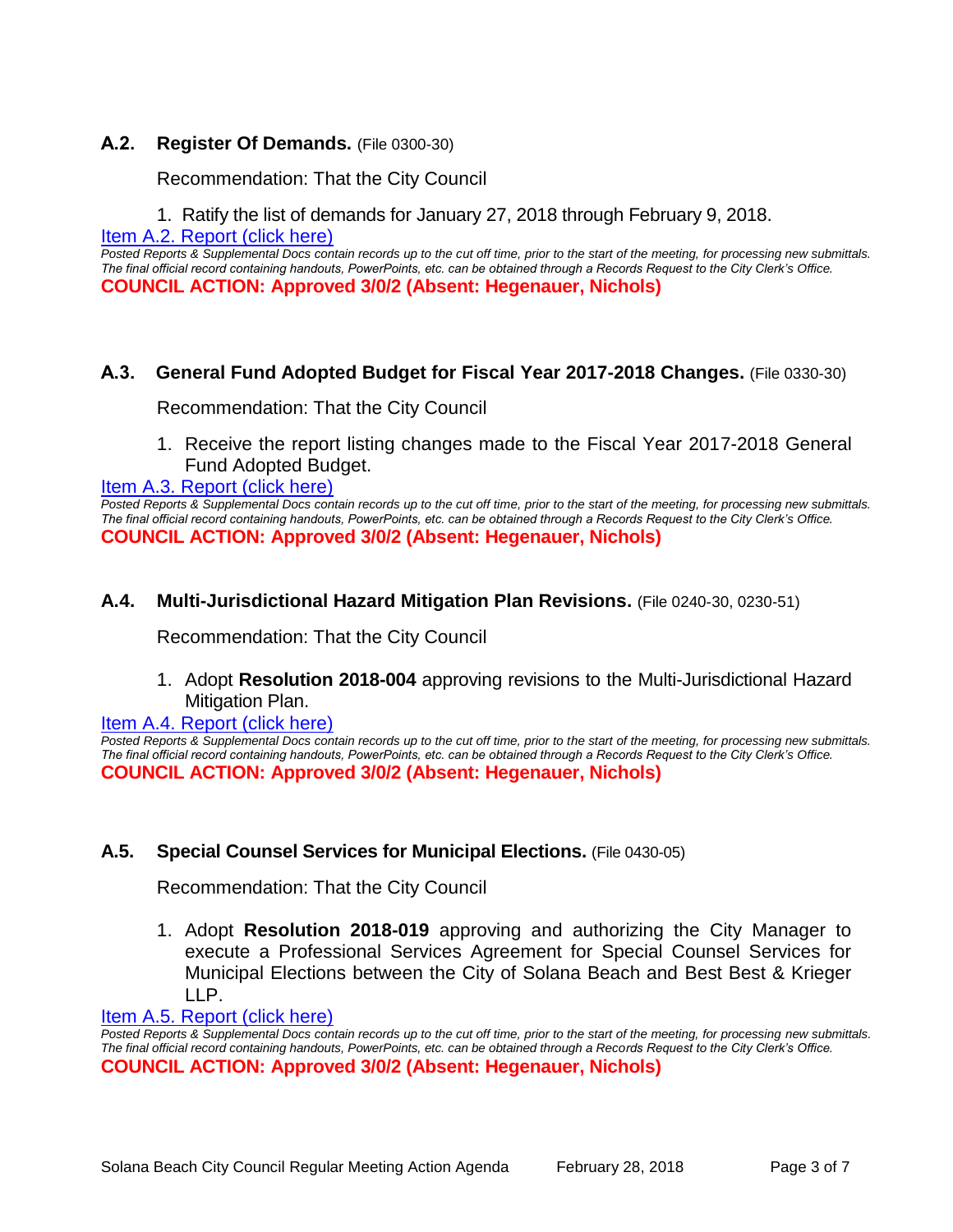#### **A.6. Seasonal/Temporary Salary Schedule Adjustments.** (File 0520-10)

Recommendation: That the City Council

- 1. Adopt **Resolution 2018-018**:
	- a. Approving Salary Adjustments to the FY 2017/18 Seasonal/Temporary Salary Schedule (Schedule 6).
	- b. Approving an appropriation of \$12,700 to the Marine Safety budget and \$950 to the Recreation Department budget, both in the General Fund and allocated between salary and benefits as determined by the Finance Department.
	- c. Authorizing the City Treasurer to amend the FY 2017/18 Adopted Budget accordingly.

[Item A.6. Report \(click here\)](https://solanabeach.govoffice3.com/vertical/Sites/%7B840804C2-F869-4904-9AE3-720581350CE7%7D/uploads/Item_A.6._Report_(click_here)_-_02-28-18.PDF)

*Posted Reports & Supplemental Docs contain records up to the cut off time, prior to the start of the meeting, for processing new submittals. The final official record containing handouts, PowerPoints, etc. can be obtained through a Records Request to the City Clerk's Office.* **COUNCIL ACTION: Approved 3/0/2 (Absent: Hegenauer, Nichols)**

### **A.7. Purchase of Four Mobile Data Computers with Accessories, Warranties, and Installation from CDCE Engineered Solutions.** (File 0260-40)

Recommendation: That the City Council

- 1. Adopt **Resolution 2018-016**:
	- a. Authorizing the City Manager to approve the purchase through CDCE, Inc. for four (4) #V110G3, Intel Core i5-6200 Processors with docking stations, miscellaneous accessories, warranty, and installation.
	- b. Authorizing appropriations in the Public Safety Special Revenue Fund of \$26,243 to the Fire Revenue from Other Agencies revenue account and to the Equipment expenditure account for the Fire Department.
	- c. Authorizing appropriations in the Public Safety Special Revenue Fund of \$4,785 from County Service Area (CSA) – 17 Reserves to the Equipment expenditure account for the Fire Department.
	- d. Authorizing the City Treasurer to amend the FY 2017/18 Adopted Budget accordingly.

[Item A.7. Report \(click here\)](https://solanabeach.govoffice3.com/vertical/Sites/%7B840804C2-F869-4904-9AE3-720581350CE7%7D/uploads/Item_A.7._Report_(click_here)_-_02-28-18.PDF)

*Posted Reports & Supplemental Docs contain records up to the cut off time, prior to the start of the meeting, for processing new submittals. The final official record containing handouts, PowerPoints, etc. can be obtained through a Records Request to the City Clerk's Office.* **COUNCIL ACTION: Approved 3/0/2 (Absent: Hegenauer, Nichols)**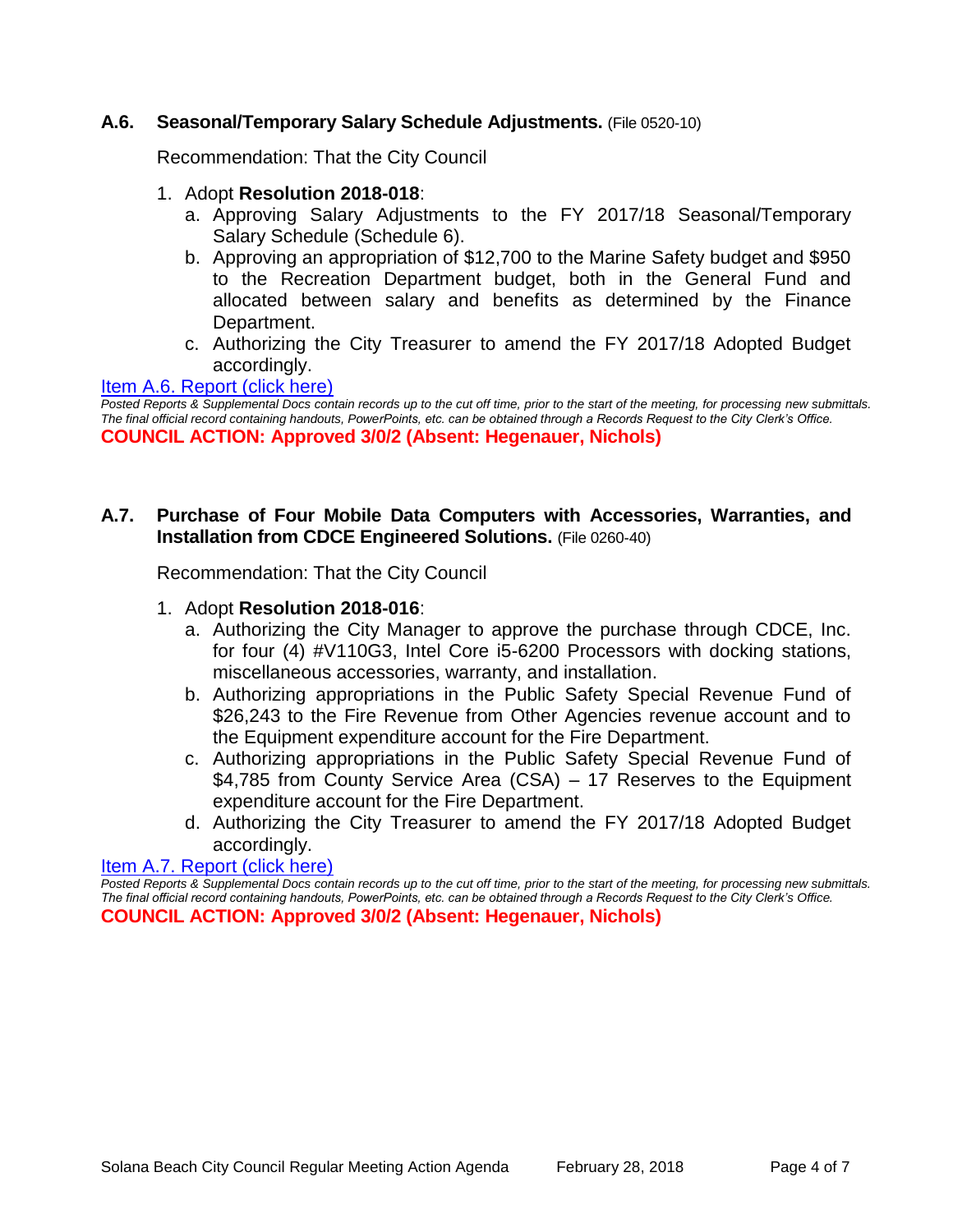# **C. STAFF REPORTS**: (C.1. - C.4.)

*Submit speaker slips to the City Clerk.*

#### **C.1. Public Arts Citizen Commission Appointment.** (File 0120-06)

Recommendation: That the City Council

1. Appoint one (1) member to the **Public Arts** Commission nominated/appointed by *Council-at-large* for a term ending January 2020.

[Item C.1. Report \(click here\)](https://solanabeach.govoffice3.com/vertical/Sites/%7B840804C2-F869-4904-9AE3-720581350CE7%7D/uploads/Item_C.1._Report_(click_here)_-_02-28-18.PDF)

*Posted Reports & Supplemental Docs contain records up to the cut off time, prior to the start of the meeting, for processing new submittals. The final official record containing handouts, PowerPoints, etc. can be obtained through a Records Request to the City Clerk's Office.* **COUNCIL ACTION: Approved 3/0/2 (Absent: Hegenauer, Nichols) to appoint Jeffrey McMillan.** 

#### **C.2. Quarterly Investment Report.** (File 0350-44)

Recommendation: That the City Council

1. Accepts and files the attached Cash and Investment Report for the quarter ended December 31, 2017.

[Item C.2. Report \(click here\)](https://solanabeach.govoffice3.com/vertical/Sites/%7B840804C2-F869-4904-9AE3-720581350CE7%7D/uploads/Item_C.2._Report_(click_here)_-_02-08-18.PDF)

*Posted Reports & Supplemental Docs contain records up to the cut off time, prior to the start of the meeting, for processing new submittals. The final official record containing handouts, PowerPoints, etc. can be obtained through a Records Request to the City Clerk's Office.* Presentation

#### **C.4. Introduce Ordinance 485 (1st Reading) - City Council Monthly Compensation.** (File 0520-10)

Recommendation: That the City Council

- 1. Discuss and consider changes, if any, to Councilmember compensation.
- 2. If desired, introduce **Ordinance 485** amending Solana Beach Municipal Code (SBMC) section 2.04.020 to reflect the adjustment from \$712.58 to \$1068.88 to take effect when a new term of office commences in December 2018.

[Item C.4. Report \(click here\)](https://solanabeach.govoffice3.com/vertical/Sites/%7B840804C2-F869-4904-9AE3-720581350CE7%7D/uploads/Item_C.4._Report_(click_here)_-_02-28-18.PDF)

*Posted Reports & Supplemental Docs contain records up to the cut off time, prior to the start of the meeting, for processing new submittals. The final official record containing handouts, PowerPoints, etc. can be obtained through a Records Request to the City Clerk's Office.* No action.

#### **WORK PLAN COMMENTS:**

*Adopted June 14, 2017*

#### **COMPENSATION & REIMBURSEMENT DISCLOSURE:**

GC: Article 2.3. Compensation: 53232.3. (a) Reimbursable expenses shall include, but not be limited to, meals, lodging, and travel. 53232.3 (d) Members of a legislative body shall provide brief reports on meetings attended at the expense of the local agency at the next regular meeting of the legislative body.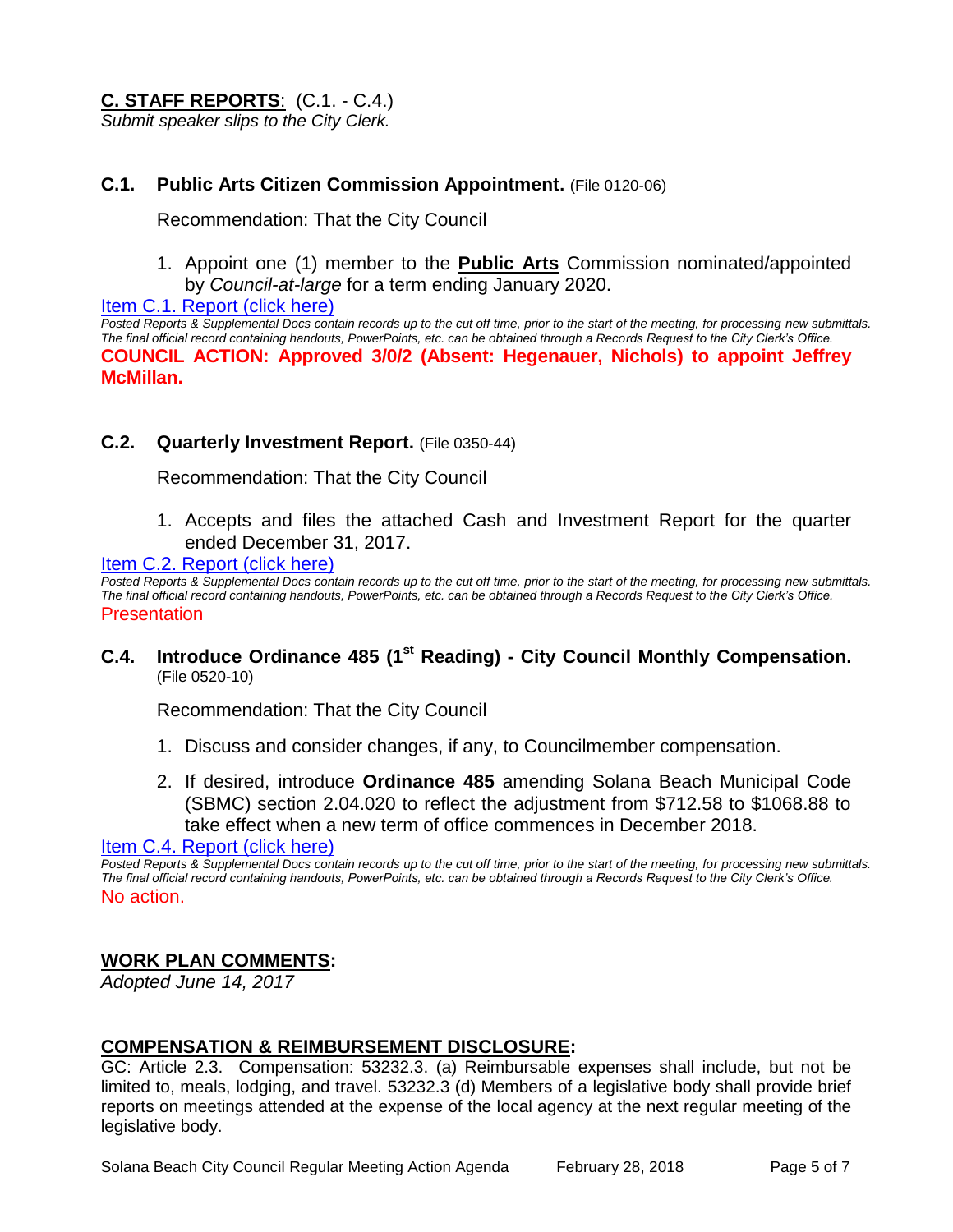# **COUNCIL COMMITTEE REPORTS:**

#### **Regional Committees: (outside agencies, appointed by this Council)**

- a. City Selection Committee (meets twice a year) Nichols (Edson, alternate).
- b. County Service Area 17 Marshall (Nichols, alternate).
- c. Escondido Creek Watershed Authority Marshall/Staff (no alternate).
- d. League of Ca. Cities' San Diego County Executive Committee Nichols (Edson, alternate) and any subcommittees.
- e. League of Ca. Cities' Local Legislative Committee Nichols (Edson, alternate)
- f. League of Ca. Cities' Coastal Cities Issues Group (CCIG) Nichols (Edson, alternate)
- g. North County Dispatch JPA Marshall (Edson, alternate).
- h. North County Transit District Edson (Nichols, alternate)
- i. Regional Solid Waste Association (RSWA) Nichols (Hegenauer, alternate).
- j. SANDAG Zito (Primary), Edson (1<sup>st</sup> alternate), Nichols (2<sup>nd</sup> alternate) and any subcommittees.
- k. SANDAG Shoreline Preservation Committee Zito (Hegenauer, alternate).
- l. San Dieguito River Valley JPA Hegenauer (Nichols, alternate).
- m. San Elijo JPA Marshall, Zito (City Manager, alternate).
- n. 22<sup>nd</sup> Agricultural District Association Community Relations Committee Marshall, Edson.

#### **Standing Committees: (All Primary Members)** *(Permanent Committees)*

- a. Business Liaison Committee Zito, Edson.
- b. Solana Beach-Del Mar Relations Committee Nichols, Zito
- c. Highway 101 / Cedros Ave. Development Committee Edson, Nichols.
- d. Fire Dept. Management Governance & Organizational Evaluation Edson, Hegenauer
- e. I-5 Construction Committee Zito, Edson.
- f. Parks and Recreation Committee Nichols, Zito
- g. Public Arts Committee Marshall, Hegenauer.
- h. School Relations Committee Nichols, Hegenauer.

# **ADJOURN:**

# *Next Regularly Scheduled Meeting is March 14, 2018*

*Always refer the City's website Event Calendar for updated schedule or contact City Hall. www.cityofsolanabeach.org 858-720-2425*

#### **AFFIDAVIT OF POSTING**

*STATE OF CALIFORNIA COUNTY OF SAN DIEGO CITY OF SOLANA BEACH*



I, Angela Ivey, City Clerk of the City of Solana Beach, do hereby certify that this Agenda for the February 28, 2018 Council Meeting was called by City Council, Successor Agency to the Redevelopment Agency, Public Financing Authority, and the Housing Authority of the City of Solana Beach, California, was provided and posted on February 21, 2018 at 6:55 p.m. on the City Bulletin Board at the entrance to the City Council